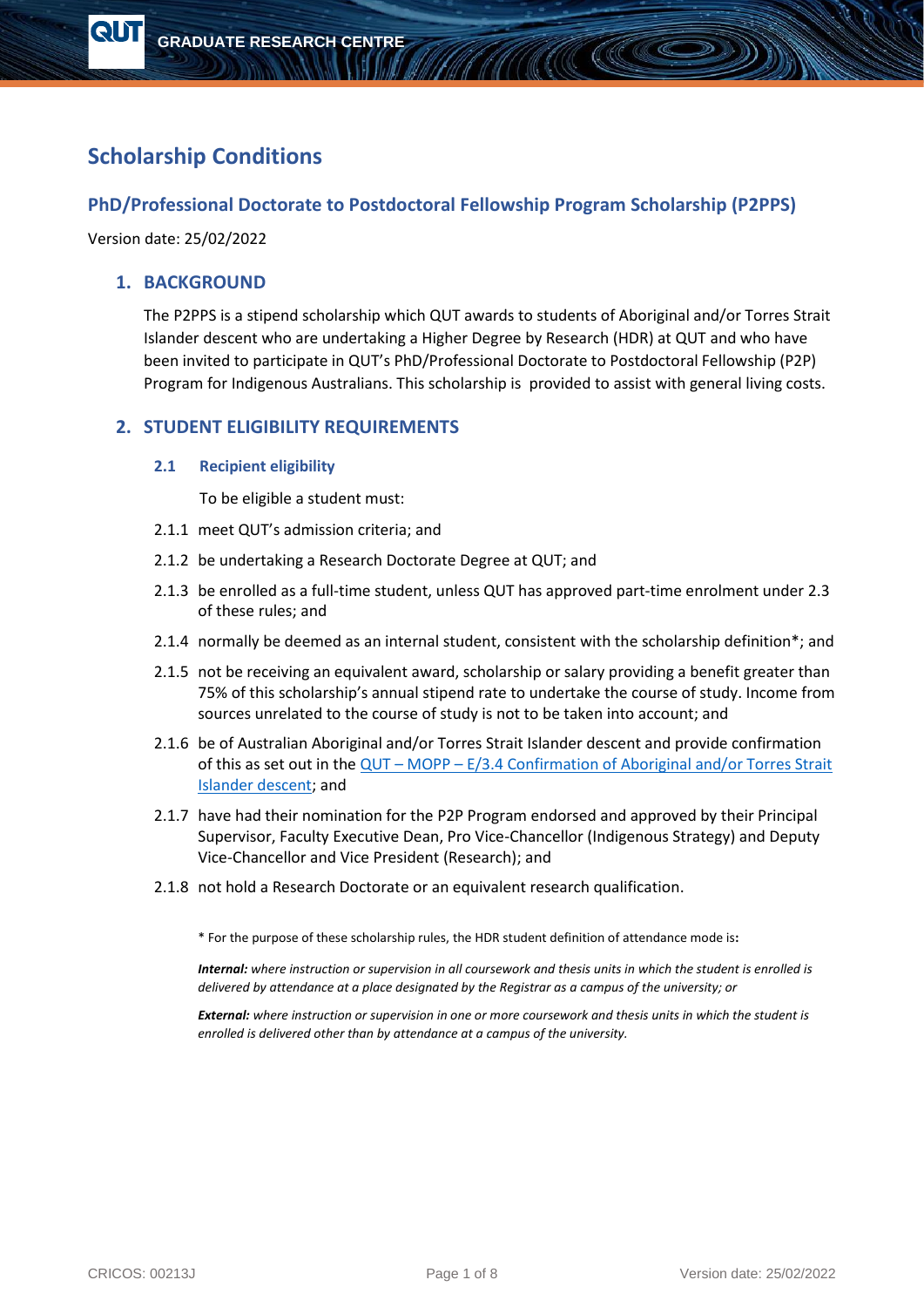#### 25.3 **Ongoing recipient eligibility**

- 2.2.1 To remain eligible a student must:
	- 2.2.1.1 demonstrate satisfactory progress in their higher degree by research; and
	- 2.2.1.2 meet defined milestones to the university's satisfaction; and
	- 2.2.1.3 lodge their thesis for examination at the agreed time.
- 2.2.2 Full-time students are required to commit to their course of study no less than 40 hours per week, during the normal working week.
- 2.2.3 Recipients are required to notify the Graduate Research Centre immediately of any change in circumstances which may affect their scholarship eligibility, this includes notifying of return from leave.

#### **2.3 Approval of part-time study load for scholarship recipients**

- 2.3.1 QUT may approve a part-time study load for domestic recipients who can demonstrate exceptional circumstances. QUT must be satisfied that the exceptional circumstances relate to significant caring commitments or a medical condition which limits the recipient's capacity to undertake study, such that it would be unreasonable to expect the student to study on a full-time basis.
- 2.3.2 Examples of caring commitments include, but are not limited to:
	- 2.3.2.1 caring responsibilities for a pre-school child; or
	- 2.3.2.2 caring responsibilities for school-aged children as a sole parent with limited access to outside support; or
	- 2.3.2.3 caring responsibilities for an invalid or disabled spouse, child or parent.

A statutory declaration, birth certificate or other proof will be necessary to substantiate the conditions above.

- 2.3.3 Part-time students are required to commit to their course of study no less than 20 hours per week, during the normal working week, and part-time recipients are subject to the same restrictions on the amount of employment as full-time scholarship recipients.
- 2.3.4 Part-time study load is not available to recipients seeking to undertake paid employment on a full-time or substantial part-time basis.
- 2.3.5 A recipient studying part-time may revert to full-time study with the permission of QUT.

# **3 VALUE, DURATION AND PAYMENT**

#### **3.1 Value**

- 3.1.1 The 2022 PSPP2 value is \$50,000 per annum.
- 3.1.2 Recipients can also access up to \$5,000 per annum for consumables and/or professional development activities, in addition to any standard Faculty student allocation funding.
- 3.1.3 Recipients may be eligible for a relocation allowance in addition to the annual stipend for the cost of relocating in order to take up this scholarship. A claim for relocation allowance will assessed against the Relocation Allowance Guidelines at [Appendix 1.](#page-7-0)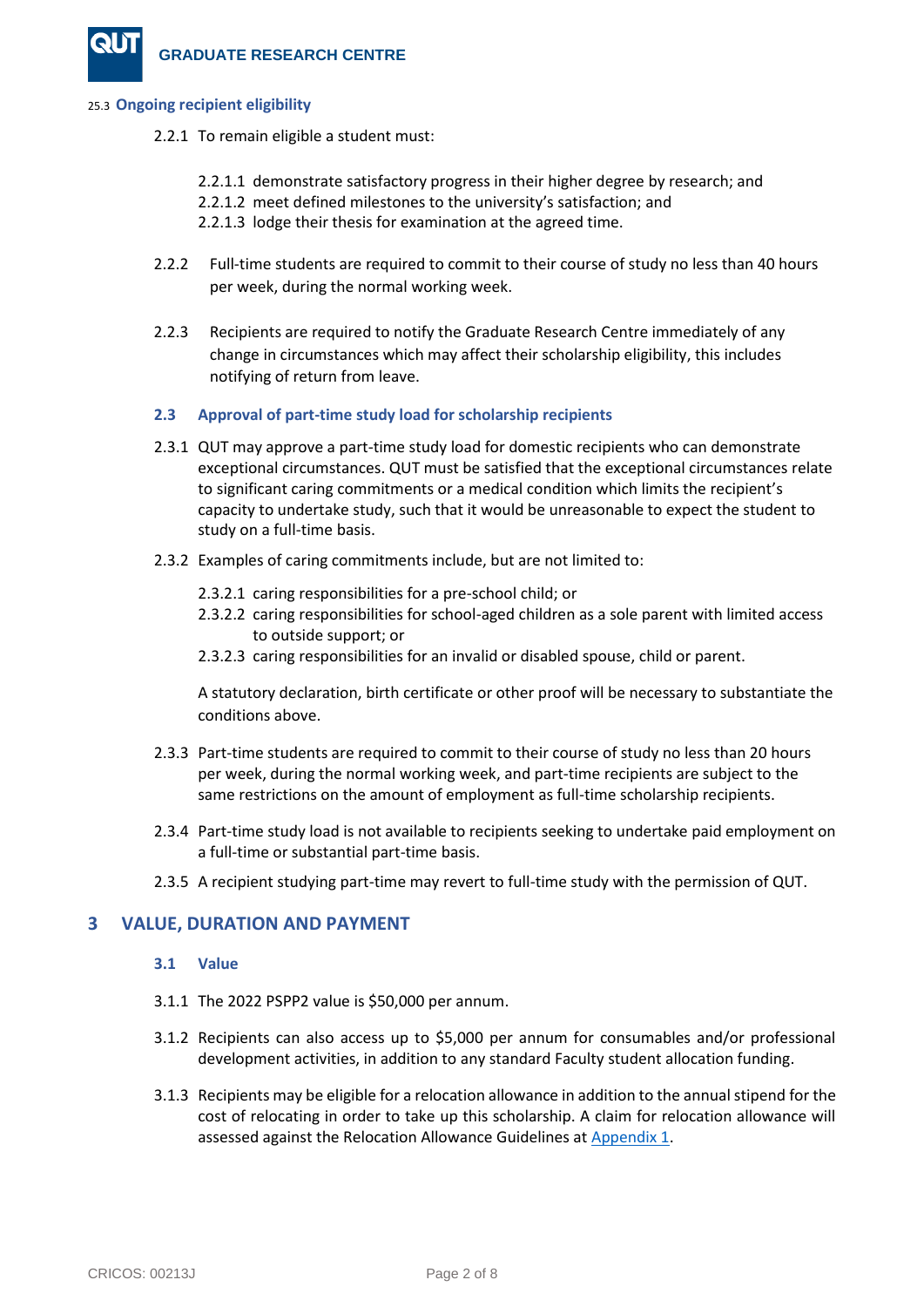# **3.2 Duration**

- 3.2.1 The duration is up to 4 years for a recipient undertaking full-time Research Doctorate studies, and up to 8 years for a recipient undertaking part-time Research Doctorate studies.
- 3.2.2 The duration includes up to 6 months full-time, or 12 months part-time, to fund an approved extension of candidature.
- 3.2.3 The duration will be reduced by any periods of study undertaken:
	- 3.2.3.1 towards the degree prior to the commencement of the scholarship; or
	- 3.2.3.2 towards the degree during suspension of the scholarship; or
	- 3.2.3.3 previously while receiving a scholarship.
- 3.2.4 The duration will be increased by periods of paid additional sick leave (under paragraph 4.3 of these rules) and paid maternity leave (under paragraph 4.4 of these rules) where this leave is approved by QUT.
- 3.2.5 Part-time recipients are expected to progress at half the rate of a full-time recipient.
- 3.2.6 If a recipient is approved to change their study load, the duration of the scholarship will be calculated using the below ratios for the periods of full-time and part-time study loads.

| <b>Study Load</b> | Calendar day of study | <b>Number of days counted</b><br>towards scholarship duration |
|-------------------|-----------------------|---------------------------------------------------------------|
| Full-time         |                       |                                                               |
| Part-time         |                       | በ 5                                                           |

# **3.3 Payment**

- 3.3.1 QUT will pay recipients their stipend as fortnightly payments.
- 3.3.2 Payments will be made directly to the recipient. To avoid doubt, a direct payment is considered to be payment into an account in the recipient's name with an Australian authorised deposit-taking institution (ADI) as defined in the *Corporations Act 2001.*

# **4 LEAVE CONDITIONS**

Unless otherwise specified in the scholarship letter of offer, recipients are entitled to the following types of leave. For the purposes of leave, a 'working day' is a weekday (Monday to Friday) and not weekend days (Saturday and Sunday) and not Queensland public holidays.

# **4.1 Recreation leave (paid, up to 20 working days per annum, accumulative)**

- 4.1.1 Students are entitled to 20 working days per annum of paid recreation leave.
- 4.1.2 This annual entitlement of leave becomes available to the recipient on the student's course start date. In subsequent years, the annual, or pro-rata balance for part-years, becomes available on the anniversary of the student's course start date.
- 4.1.3 This leave is to be taken within the duration of the scholarship. Unused balances from any previous years can be carried over within the scholarship duration but will be forfeited when the scholarship ends or is terminated. To avoid doubt, unused paid leave entitlements will not be paid out when the scholarship ends.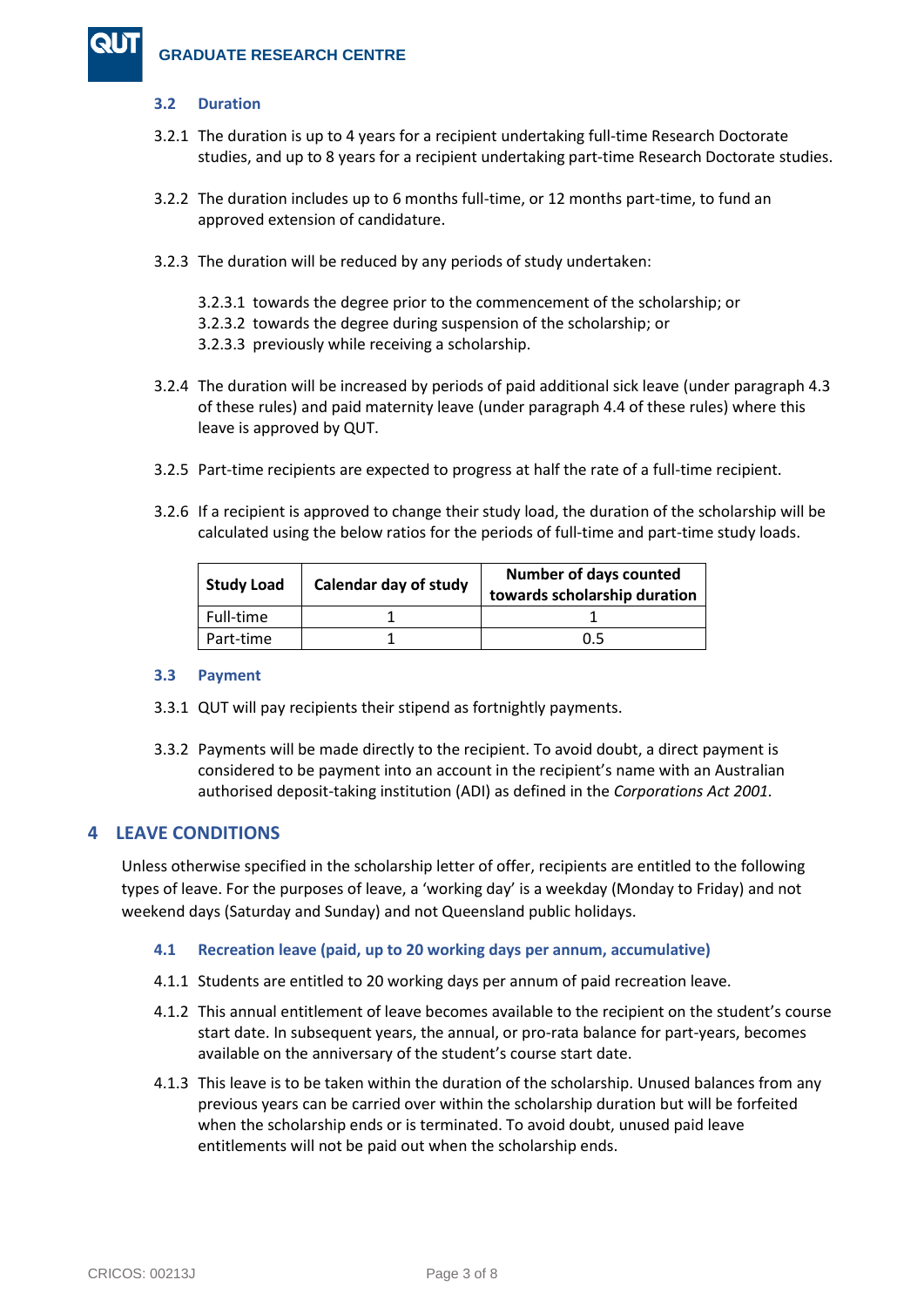- 4.1.4 Milestone dates are not adjusted and the scholarship duration will not be extended by periods of recreation leave, and satisfactory progress must be maintained. Taking this type of leave cannot be grounds for an extension of scholarship.
- 4.1.5 Students must have the agreement of their supervisors to take this leave.
- **4.2 Sick leave (paid, up to 10 working days per annum, accumulative)**
- 4.2.1 Students are entitled to 10 working days per annum of paid sick leave. Sick leave may also be used for students with family caring responsibilities where there are compassionate and compelling circumstances.
- 4.2.2 This annual entitlement of leave becomes available to the recipient on the student's course start date. In subsequent years, the annual, or pro-rata balance for part-years, becomes available on the anniversary of the students' course start date.
- 4.2.3 This leave is to be taken within the duration of the scholarship. Unused balances from any previous years can be carried over within the scholarship duration but will be forfeited when the scholarship ends or is terminated. To avoid doubt, unused paid leave entitlements will not be paid out when the scholarship ends.
- 4.2.4 Milestone dates are not adjusted and the scholarship duration will not be extended by periods of recreation leave, and satisfactory progress must be maintained. Taking this type of leave cannot be grounds for an extension of scholarship.
- 4.2.5 Students must have the agreement of their supervisors to take this leave.
- **4.3 Additional paid sick leave (paid, up to 60 working days over scholarship duration)**
- 4.3.1 Recipients are entitled to receive additional paid sick leave to a maximum of 60 working days (12 weeks) over their scholarship duration. The recipient can apply for this leave if they have insufficient paid sick leave entitlements at paragraph 4.2 to cover a period of illness. The recipient must provide QUT with a medical certificate or other appropriate documentation to apply for this leave, which requires QUT's approval.
- 4.3.2 Recipients should apply for leave as soon as possible to ensure the correct leave entitlements can be applied to the scholarship record and to reduce the risk of anomalous payments.
- 4.3.3 The recipient's milestone dates and the scholarship duration will be adjusted by the approved period of leave.
- 4.3.4 This leave can only be taken within the duration of the scholarship. Unused balance will be forfeited when the scholarship ends or is terminated. To avoid doubt, unused paid leave entitlements will not be paid out when the scholarship ends.
- **4.4 Maternity leave (paid, up to 60 working days over scholarship duration)**
- 4.4.1 Students who have completed 12 months of their study are entitled to a maximum of 60 working days (12 weeks) of paid maternity leave over the duration of their scholarship. Paid maternity leave may also be approved if the student has adopted/fostered a child for whom they are the primary carer. The recipient must provide QUT with a medical certificate or other appropriate documentation to apply for this leave, which requires QUT's approval.
- 4.4.2 Recipients should apply for leave 4 weeks in advance to ensure the correct leave entitlements can be applied to the scholarship record and to reduce the risk of anomalous payments.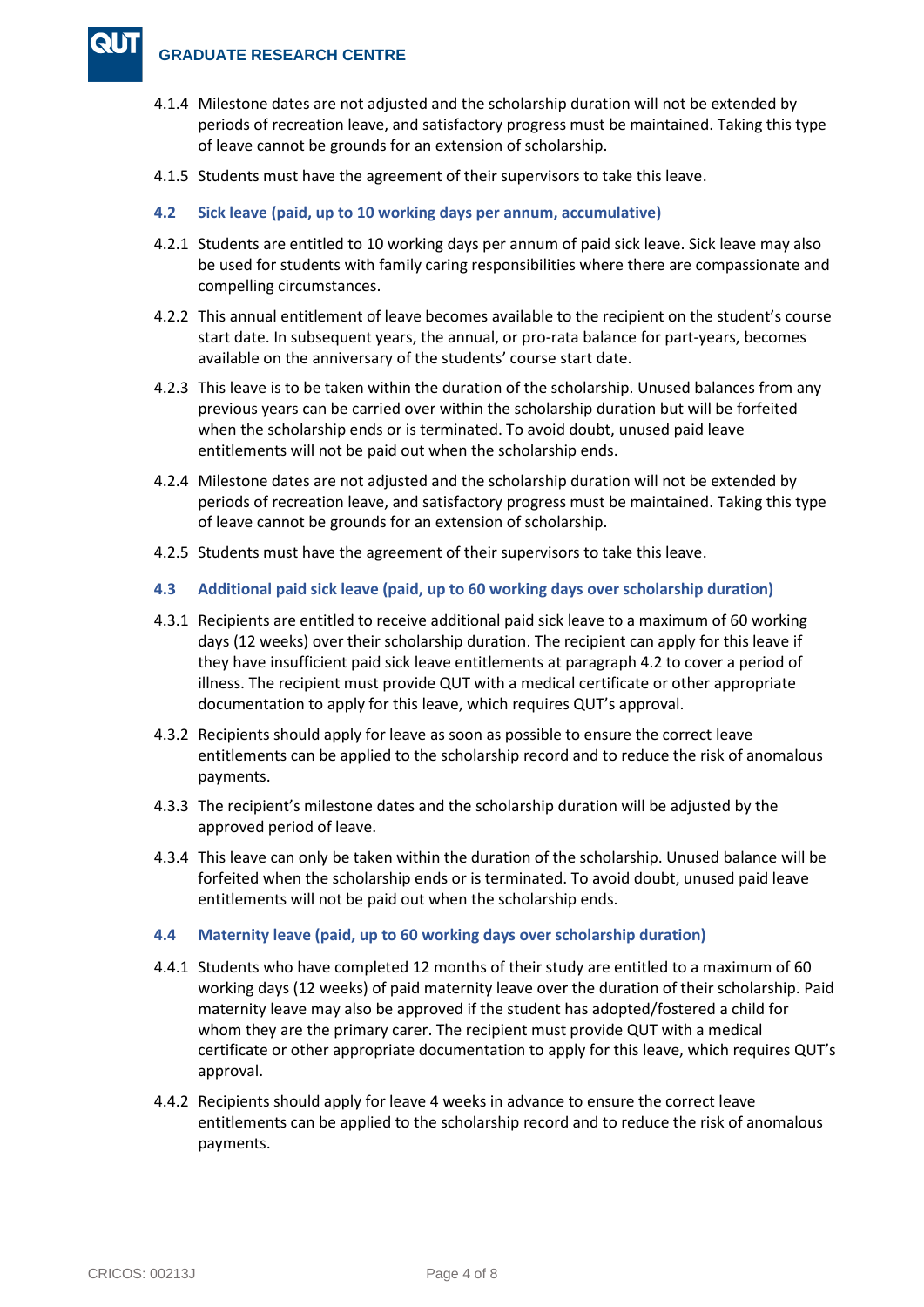4.4.3 The recipient's milestone dates and the scholarship duration will be adjusted by the approved period of leave.

# **4.5 Leave of absence (unpaid, up to 12 months over scholarship duration)**

- 4.5.1 Students may apply for leave of absence from their degree and suspension of payment of the scholarship for a total of up to twelve months full-time equivalent.
- 4.5.2 Recipients should apply for leave 4 weeks in advance to ensure the correct leave entitlements can be applied to the scholarship record and to reduce the risk of anomalous payments.
- 4.5.3 The recipient's milestone dates will be adjusted by the approved period of leave.
- 4.5.4 The recipient's scholarship payment will stop during periods of leave of absence. The scholarship end date will be adjusted by the approved period of leave.
- 4.5.5 Taking this type of leave cannot be grounds for an extension of scholarship.
- **4.6 Parenting leave (paid, up to 10 days over scholarship duration)**
- 4.6.1 Students who are partners of women giving birth within the scholarship duration and who have completed 12 months of their scholarship may be entitled to a period of paid parenting leave (up to 10 working days) at the time of the birth or adoption, subject to the usual practice of QUT. The student must provide QUT with a medical certificate or other appropriate documentation to apply for this leave, which requires QUT's approval.
- 4.6.2 Recipients should apply for leave 4 weeks in advance to ensure the correct leave entitlements can be applied to the scholarship record and to reduce the risk of anomalous payments.
- 4.6.3 Milestone dates are not adjusted and the scholarship duration will not be extended by periods of parenting leave, and satisfactory progress must be maintained. Taking this type of leave cannot be grounds for an extension of scholarship.
- 4.6.4 Students must have the agreement of their supervisors to take this leave.
- **4.7 Aboriginal and/or Torres Strait Islander cultural and ceremonial leave (paid, up to 3 days per year, non-accumulative)**
- 4.7.1 Recipients can access up to three days of non-cumulative paid leave for Aboriginal and/or Torres Strait Islander cultural and ceremonial purposes in each 12-month period, or part thereof, within the scholarship duration. This leave does not accrue from year to year.
- 4.7.2 This annual entitlement of leave becomes available to the recipient on the student's course start date. In subsequent years, the annual, or pro-rata balance for part-years, becomes available on the anniversary of the student's course start date.
- 4.7.3 This leave is to be taken within the duration of the scholarship. To avoid doubt, unused paid leave entitlements will not be paid out when the scholarship ends.
- 4.7.4 Milestone dates are not adjusted and the scholarship duration will not be extended by periods of recreation leave, and satisfactory progress must be maintained. Taking this type of leave cannot be grounds for an extension of scholarship.
- 4.7.5 Students must have the agreement of their supervisors to take this leave.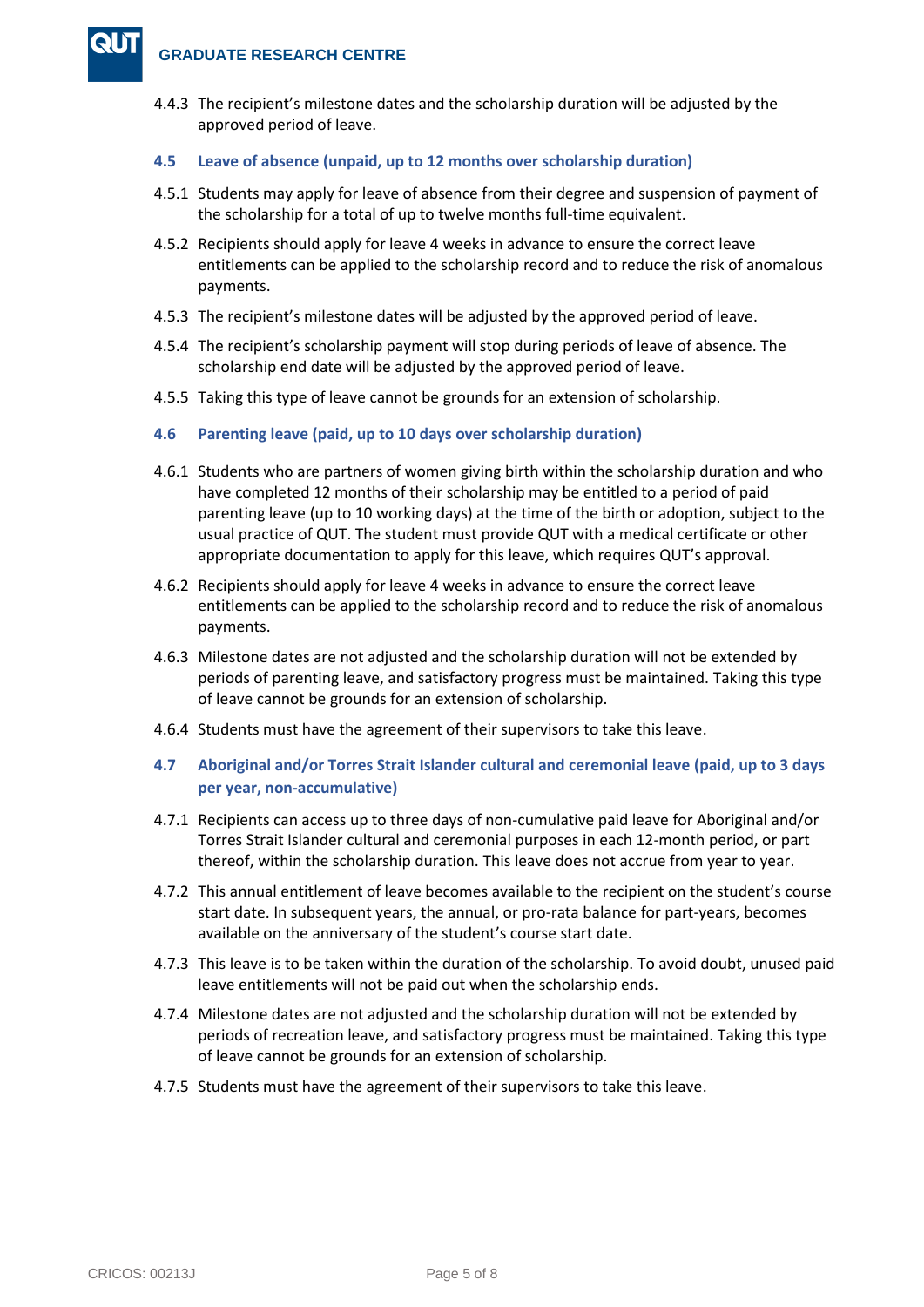#### **4.8 Returning from leave**

4.8.1 It is the recipient's responsibility to advise QUT in writing of their return from leave, or to request a continuation or new period of leave. This is to ensure the adjustments to leave entitlements can be applied to the scholarship and to reduce the risk of anomalous payments.

# **5 FURTHER CONDITIONS**

#### **5.1 Subject to change**

5.1.1 These scholarship conditions may be updated from time to time. Recipients will be notified in writing if the conditions are changed. Recipients are responsible to abide by the current scholarship conditions.

#### **5.2 Overpayment of a scholarship**

5.2.1 If, in the opinion of QUT, a recipient has been overpaid any part of the scholarship entitlement (either through the failure of the student to comply with these rules or for any other reason), the recipient will be required repay the full amount of the overpayment, without deduction within thirty days of being requested to do so by QUT.

#### **5.3 Recipient may request scholarship suspension**

- 5.3.1 Recipients may request QUT to suspend their scholarship. The approval of a suspension will be at the discretion of QUT. In respect of the scholarship, a *suspension* means a period of time during which the recipient is not receiving scholarship payments.
- 5.3.2 Any periods of study undertaken during a suspension will be deducted from the duration of the scholarship.
- 5.3.3 If prior approval of a suspension is not obtained, the recipient will be deemed to be absent without permission and the scholarship will be terminated.
- 5.3.4 If the recipient does not resume study at the conclusion of a period of suspension, or does not make arrangements to extend that period of suspension, the scholarship will terminate.

# **5.4 Transfer to another institution**

5.3.1 These scholarships are only for study at QUT and cannot be transferred.

# **5.5 Work**

- 5.5.1 With the approval of the supervisors and Head of School in which the course of study is being undertaken (following the advice of the principal supervisor), the student may engage in a limited amount of part-time employment provided that such employment does not interfere with the course of study. Students are allowed to undertake up to 10 hours of paid work during the normal working week.
- 5.5.2 Full-time and part-time recipients are subject to the same restrictions on the amount of employment.
- 5.5.3 QUT will not approve a student undertaking work unless it is satisfied that the work will not interfere with the student's progression in their course of study.
- 5.5.4 The supervisors will report on the student's amount of part-time employment during the normal working week in Annual Progress Reports.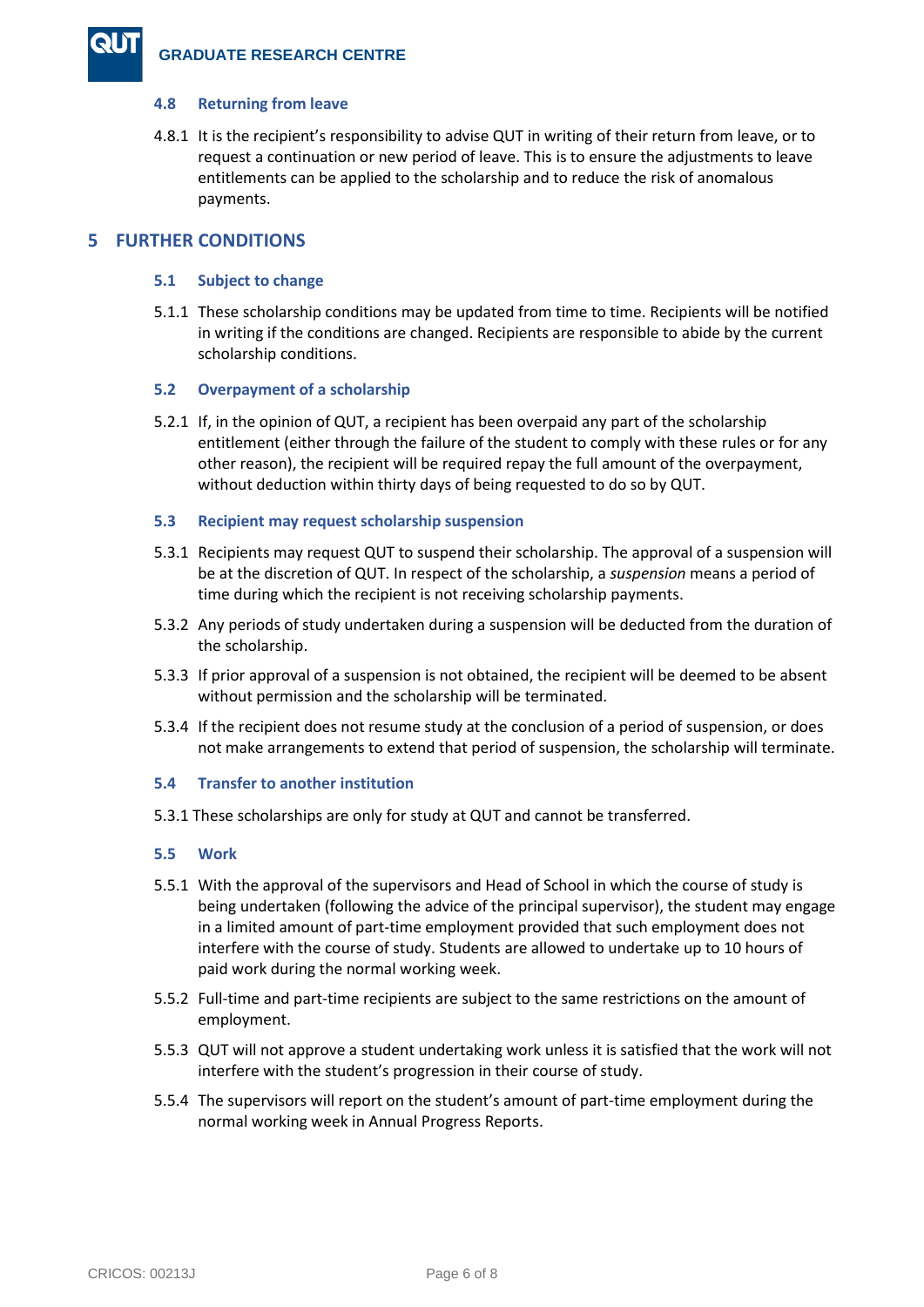- 5.5.5 There is no limit on how much income a recipient can receive from part-time paid work which is not related to the research topic (in line with the recommended hours of part-time employment above).
- 5.5.6 QUT reserves the right to terminate the scholarship of any recipient whose progress, as a result of additional work undertaken, is not satisfactory.
- 5.5.7 Work commitments cannot be used as grounds for an extension of the duration of the scholarship.

# **5.6 Termination**

- 5.6.1 Your scholarship payments will be stopped if you withdraw from your studies or if QUT issues you with a notification of termination of your candidature. If a future appeal against the notification of termination leads to reinstatement of candidature, outstanding payments will be made retrospectively.
- 5.6.2 QUT can terminate the scholarship:
	- 5.6.2.1 if the recipient ceases to meet the eligibility criteria and conditions specified in these rules; or
	- 5.6.2.2 when the student completes the course of study (lodges for examination); or
	- 5.6.2.3 if QUT determines that the student has committed serious misconduct.
- 5.6.3 If the scholarship is terminated, it cannot be re-activated unless the termination occurred in error.

# **5.7 Provision of false or misleading information**

If QUT knows or has reason to believe that a student in receipt of a has provided false or misleading information to QUT in relation to this scholarship, QUT will immediately re-assess the student's entitlement to the scholarship.

# **5.8 Appeals**

Students have the right to request a review of the decisions made by QUT in relation to their scholarship application outcome. This will be managed as per  $QUT - MOPP - E/9.2$  Grievance [resolution procedures for student related grievances.](https://www.mopp.qut.edu.au/E/E_09_02.jsp)

#### **5.9 Contact**

This scholarship is administered by QUT's Graduate Research Centre who can be contacted by telephone on  $+61$  7 3138 7200; by email:  $hdr@qut.edu.au$ , and via our website: [www.qut.edu.au](http://www.qut.edu.au/)

# **Document approval & modification history**

| <b>DATE</b>                                                                                                     | <b>AUTHORITY</b> | <b>DETAILS</b>                       |
|-----------------------------------------------------------------------------------------------------------------|------------------|--------------------------------------|
| 04 February 2022                                                                                                | Director, GRC    | Document created based on IPRA rules |
| 25 February 2022                                                                                                | Director, GRC    | Minor correction to 4.6              |
| the contract of the contract of the contract of the contract of the contract of the contract of the contract of |                  |                                      |

Responsible Officer: Coordinator (Admission and Scholarships) Graduate Research Centre